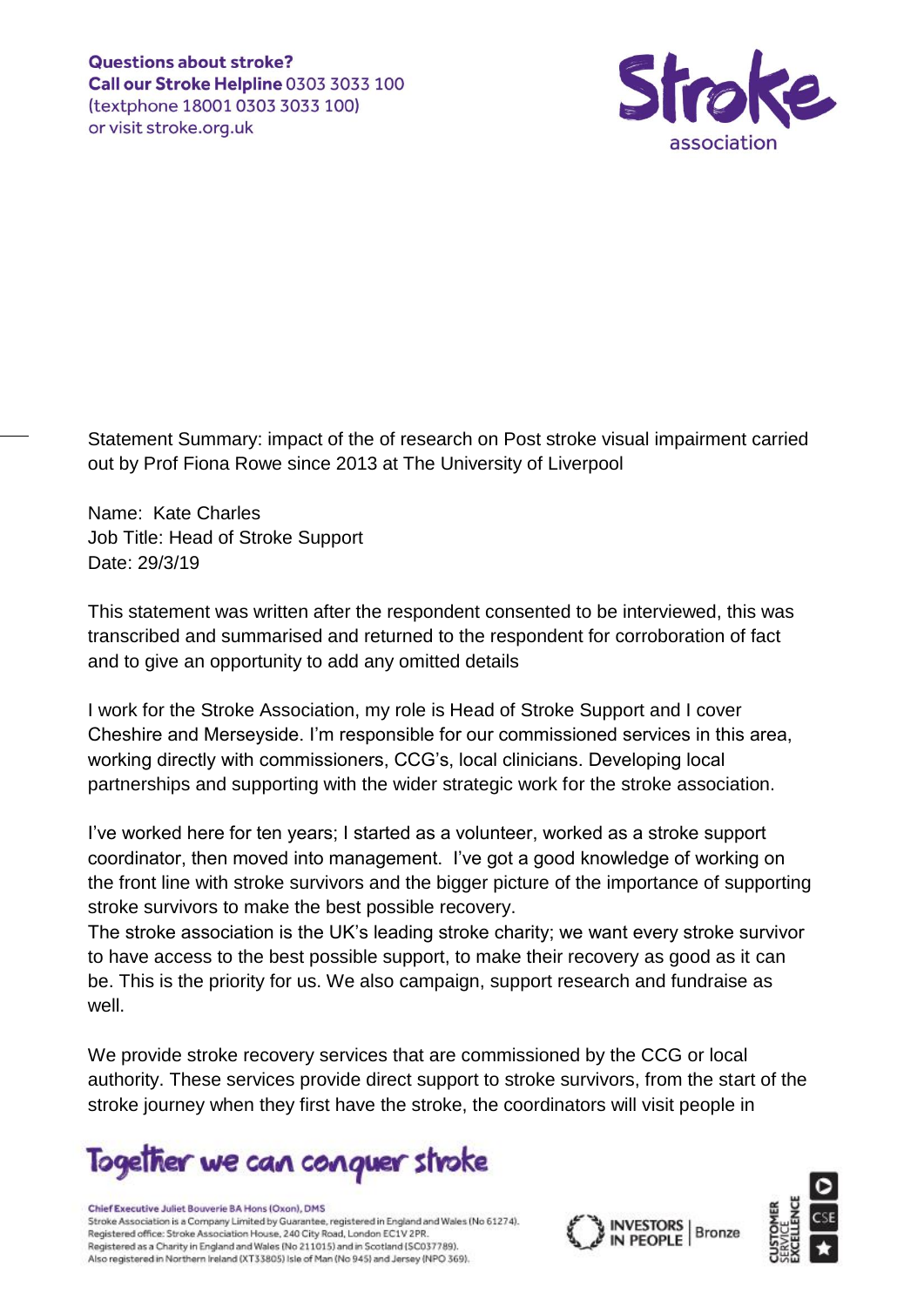hospital, and then they'll follow that journey through after discharge from hospital. It is a person centred approach with the aim of identifying needs and supporting the person to meet their needs, therefore supporting their recovery.

I probably first came into contact with Fiona when I was a coordinator, so it's probably going back, maybe 6-7 years now, initially there was a lot of work going on about the pathway for vision and stroke. Fiona is involved with the UK stroke forum, a yearly conference aimed at all health professionals that work in stroke. Fiona was on the steering group at some point over the last few years so was very much involved. Also some of the research Fiona and colleagues were doing was funded by the stroke association.

More recently over the last couple of years, we've had a few meetings about the VISION resources and how we can work more closely together, so we can make sure that our coordinators have access to really good quality information around vision and we know it's been tried and tested, and that it's the right information. We're also talking about the VFAST screening tool, looking at how we can utilise that for stroke survivors. We're looking to test a pilot using the screening tool with our six month post stroke reviews in Liverpool working with Fiona directly. This will enable any stroke survivors with a vision problem to be supported with referrals to the correct service and also allow support with management.

I think Fiona's work has really brought vision to the forefront of stroke, it's often something that's not initially talked about, we talk about people with physical disability after stroke and we even talk about aphasia after stroke, communication difficulties. Vision is often forgotten about because it's not always something people identify with as a need, that's what we are finding at the six month point, when all the acute side of things and all the therapies finished that vision does then becomes a bigger need.

Fiona's work has made sure vision is always on the agenda after stroke. Really raising the profile, making sure people are talking about vision and stroke, the stroke pathways as well, nobody else has been looking at that. Some of our peer support groups have been visited by Fiona and her researchers, so it's about that patient involvement too and listening to the people who are directly affected. That's what I think has been really important. Talking to the people that it really matters too, that's made a huge difference. To get it right and involve the patient voice!

It's not just about identifying what type of visual impairment; it's actually how somebody is managing that visual impairment. There will be other areas that don't have such good provision for vision problems after stroke, I definitely think the profile is higher locally because of the work Fiona's done. Lots of the clinicians and the therapy teams have worked with Fiona. She's always really keen to have conversations to make things better. So it's not about, that's done, that's a tick box and everything's fine, it's always